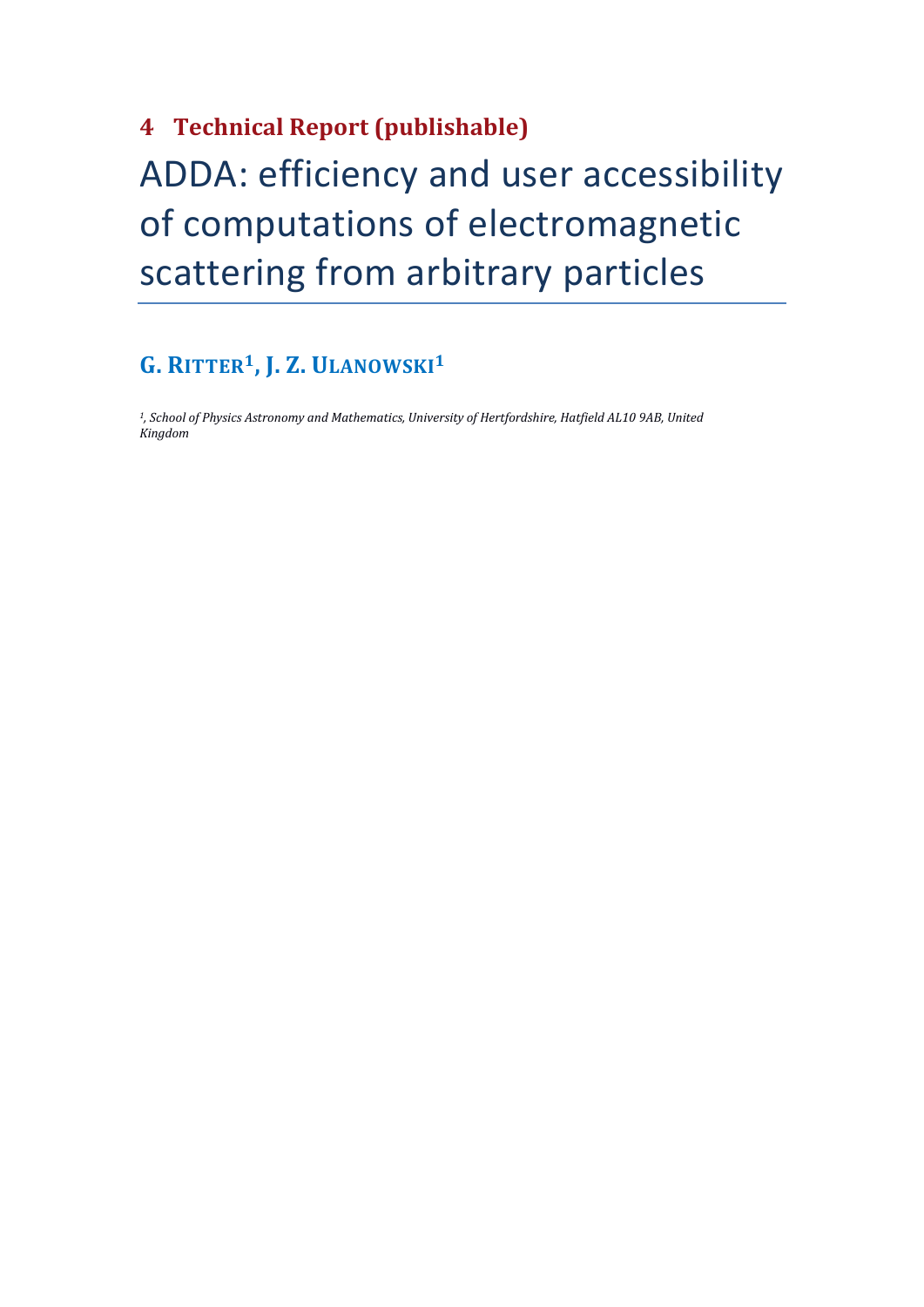# **Abstract**

The main objective of the project was to make computations of electromagnetic scattering properties of small particles and structures of arbitrary shape more accessible to future users, and to ensure that the resources are used efficiently. This involved implementation, modernization and improvements to the publicly available open source version of the Discreet Dipole Approximation technique ADDA (Yurkin & Hoekstra (2011)), providing user assistance through a user interface to set up runs and examples and providing post processing tools needed in atmospheric applications.

## **Introduction**

Accurate modelling of how small particulates interact with electromagnetic radiation is important in numerous disciplines, and vital to the understanding of processes and areas such as the Earth's atmosphere and climate, weather prediction, air and water quality, remote sensing, the manufacture of powder and colloids, combustions, aviation safety and many others.

Publicly-available exact models exist for a few idealized particle shapes, such as spheres or rotationally symmetric objects such as ellipsoids etc. This is a severe limitation, as the majority of particles in the environment or industrial processes have more complex shapes. Computing near-exact electromagnetic scattering solutions for particles with arbitrary complex shapes requires more generalized numeric methods in which the particle surface or volume are discretized and scattering solutions are computed iteratively. The difficulties arise immediately if the size of the particle is much larger than then wavelength, as the number of discretization elements (generally sub-wavelenght), and consequently interactions between them, becomes large.

One prominent area where the computation of scattering from complex particles is growing in importance is atmospheric science and forecasting. Driven by demands for climate prediction, needs have arisen to accurately model the interaction of UV, visible and infra-red and microwave and sub-milimeter radiation with non-spherical aerosol and cloud particles. These interactions determine not only the radiation balance of the atmosphere, and hence climate, but also allow both *in situ* and remote measurement of the properties of cloud and aerosol particles (e.g. using aircraft probes such as the University of Hertfordshire's AIITS probe flowen on the NASA Global Hawk aircraft, lidar, radar or passive remote sensing).

A pertinent example is atmospheric ice, where in the last decades shapes being considered have evolved away from spheres, through perfect hexagonal prisms, rosettes and aggregates of prisms, to distorted, rough and irregular.

ADDA is an open source, parallel version of the Discrete Dipole Approximation code (Yurkin & Hoekstra doi:10.1016/j.jqsrt.2011.01.031), based on a method originally proposed by Purcell and Pennypacker [11] and is a code to compute electromagnetic (EM) scattering on small arbitrarily shaped dielectric particles. In this method a scattering particle is replaced with a set of point dipole descriptions on a volumetric grid (typically  $\sim$ 10-15 points per wavelength). The development was conducted by Hoekstra and co-workers [2–5] from 1990 at the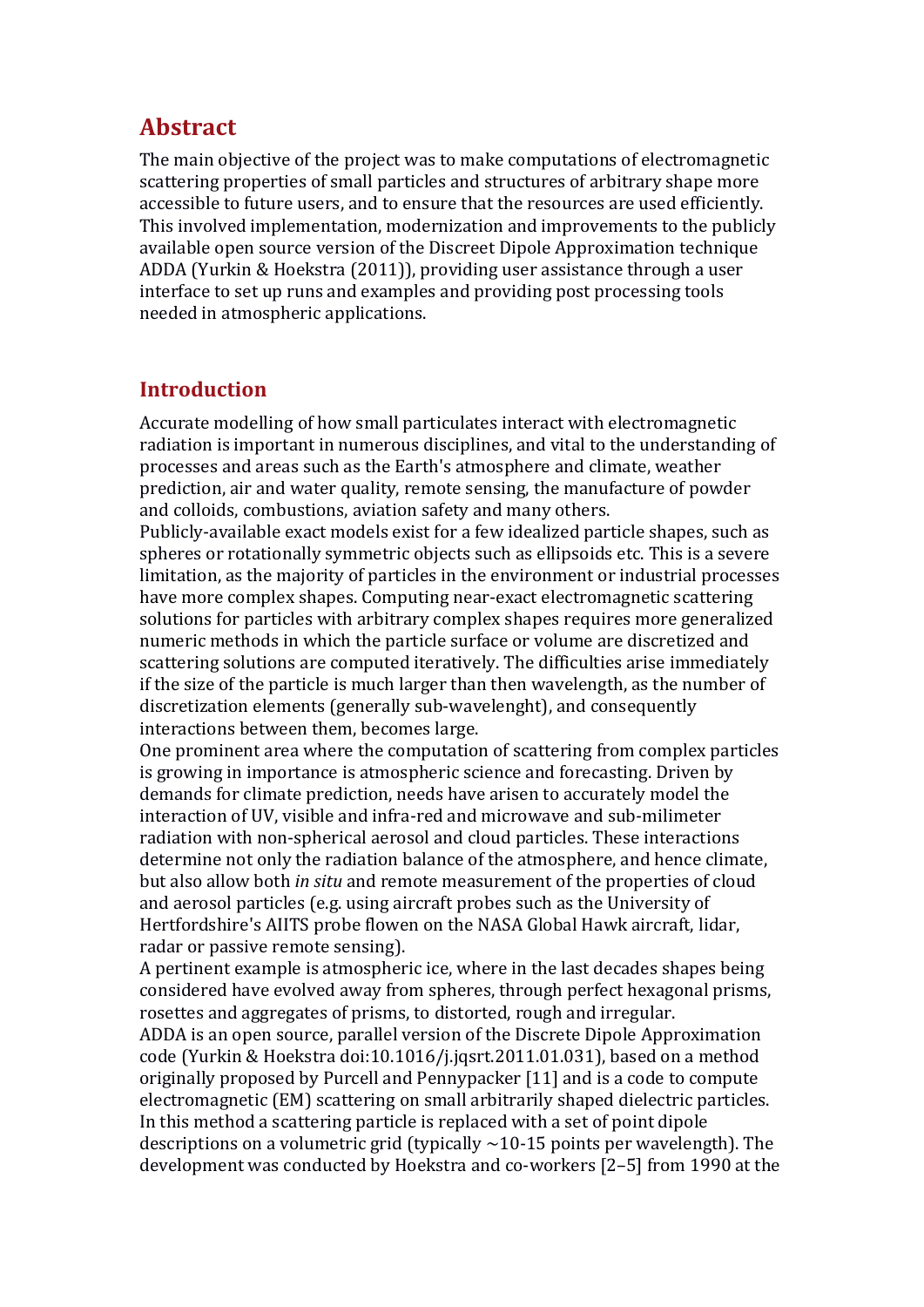University of Amsterdam. From the very beginning the code was intended to run on a multiprocessor system or a multicore processor (parallelizing a single DDA simulation). The code was significantly rewritten and improved by Yurkin [6], also at the University of Amsterdam, and publicly released in 2006. Since then ADDA is open-source (GNU public license v3) and is developed by an international team [http://code.google.com/p/a-dda/people/list]. It is one of very few codes capable of accurate computations for moderately large, arbitrarily shaped particles.

The grid resolution is  $\sim$ 10-15 points/wavelength, which results for example in a grid of 5123 for a  $\sim$ 27 µm sized particle when using a typical 532 nm incident wavelength (green laser light). For larger sizes the matrix representations grow accordingly, which also moves the problem size beyond tier 2 system hardware mainly in terms of required memory.

Solutions are found by solving a large linear system to determine the unknown dipole polarizations from which all other scattering quantities are derived [ADDA Manual [https://adda.googlecode.com/svn/trunk/doc/manual.pdf]. The code currently has implementations for the following iterative solvers: Biconjugate gradient (Bi-CG) [7,8], Bi-CG stabilized (Bi-CGStab) [9], enhanced Bi-CGStab, conjugate gradient applied to normalized equations with minimization of the residual norm (CGNR) [9], CSYM [10], quasi minimal residual (QMR) [7] and its modification based on 2-term recurrence (QMR 2 ) [11].

#### **Implementation and Optimizing Performance**

In this proposed work package we implement Adda on Archer and ready it for science runs. Besides investigating compiler options, the attempt to improve runtime performance by removing mpi\_barrier calls led to no significant speed improvement.

 Preliminary analysis had reported a high load imbalance (49%) inside the call tree for computation of the scattered fields after solution of the linear system. This was investigated further and it was concluded that it could not be resolved in the time frame provided. The load imbalance originates from the distribution of the computational domain on individual nodes. A scatterer domain is distributed in z-slices across nodes and the nodes with the largest occupancy will take longer (especially, in the case of large output grid for the field). Improving this requires to redistribute the computations after the linear system is solved, which also involves modifying the internal representation of the computational grid, and subsequently, adaptation of the involved routines.

 Practical upper particle size limits are found from several runs and given in Table 1. The limitation is imposed by the maximal runtime of 48h on the long queue for these run configurations (for single polarization simulations it is possible to use checkpoints and re-submit the job). We have successfully set up particles with size parameter 255 (774x772x892 box size), but have limited iterations of the solver to a small, non practical number and therefore not obtained full solutions for these. In general, a real limitation (not coming from monetary or queue time restrictions) is that for certain larger particle shapes, convergence is slow or the required target residual error is never reached. To our knowldege, there is no obvious way on how to predict this reliably.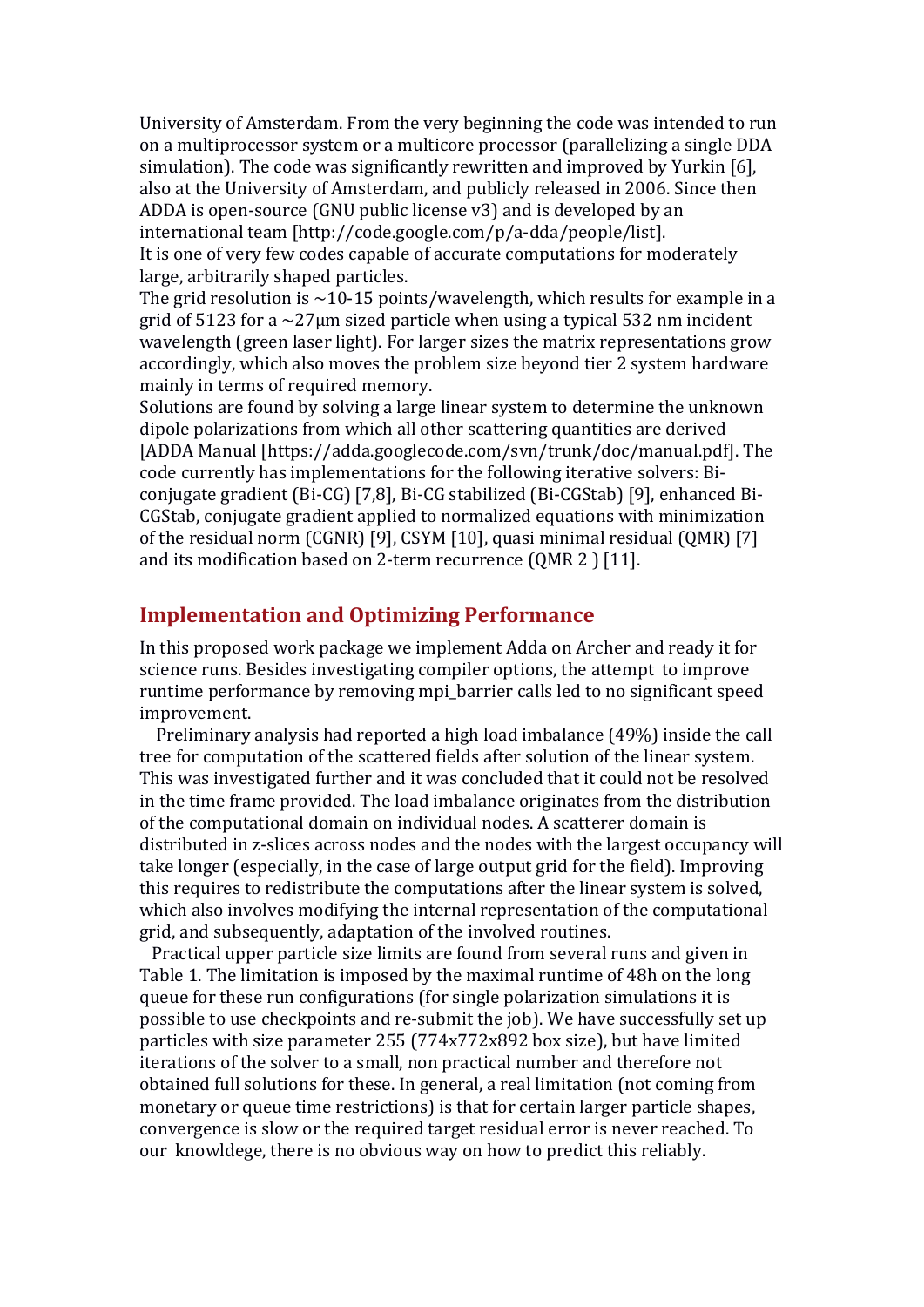| Particle | <b>Size</b><br>param. | Size in<br>X<br>$(\mu m)$ | Gridsize<br>(XxYxZ) | <b>Total</b><br>mem<br>(GB) | <b>Node</b><br>hours<br>(# of orientations) | Res.<br>norm<br>$(10^n)$ |
|----------|-----------------------|---------------------------|---------------------|-----------------------------|---------------------------------------------|--------------------------|
|          | 193                   | 47                        | 892x938x234         | 139                         | 249                                         | $-2.5$                   |
| 2        | 190                   | 31                        | 584x584x674         | 374                         | 943,731,879,739 (4)                         | $-3.0$                   |
| 3        | 190                   | 31                        | 578x578x668         | 374                         | 858,1126,1047 (3)                           | $-3.0$                   |
| 4        | 175                   | 34                        | 652x644x572         | 229                         | 267,250,288,266 (4)                         | $-3.0$                   |
| 5        | 12.7                  | 20                        | 366x386x388         | 49                          | $35-40(15)$<br>$mean=37(+1.6std)$           | $-3.0$                   |
| 6        | 127                   | 20                        | 372x384x406         | 49                          | 46-96 (24)<br>$mean=49(+2.4std)$            | $-3.0$                   |

**Table 1 – Node hours (24 cores per node) for runs of different water ice particles as used in atmospheric application, n=1.31167+i0, λ=532nm, and 10 dipols/λ. Particles types: hexagonal plates (1), ellipsoid like (2,3,5,6), rosette (4), rounded hexagonal prisms (5).**

#### **Modernizing File Input and Output Using netCDF**

To equip Adda with the capability to read and write netCDF (which internally uses HDF5) files, we introduced an interface into the code for reading and writing files and we updated the build system. The feature can be turned on or off optionally and uses parallel-netcdf in the parallel version of the code.

 Introducing the netCDF file format allows convenient, compact, and self describing storage of data. When developing the data structures, our aim was to adhere to the Climate and Forecast (CF-1.6) convention for all variables, as detailed in the specification document under http://cfconventions.org/.

 Meta data, not directly relevant to Adda runs, such as the affiliation or author can be added in a post production step using the netCDF operators (NCO, http://nco.sourceforge.net), a set of command line operators, to make the files fully CF compliant. This will ensure files can be shared for collaboration or archived (CEDA archive) better, but they also can be read by existing software able to import netCDF-CF files (ncview, Paraview, etc.).

Using developed external utilities, it is possible to integrate all relevant data describing a particle into one file. This improves the situation in which several files containing parts of the description need to be tracked and managed. Frequently, particles are described or generated using convex triangulated meshes. To transform them into a useful input to Adda, they need to be converted into a grid representation, with the grid size influenced by the wavelength the individual simulation will be conducted at. In this case, the mesh currently has to be stored separately. Adda also does not store refractive index or materials, nor real world physical dimensions, which are needed to fully describe a physical particle.

In our approach, this information is stored in netCDF attributes and mesh data (for example in Stanford Triangle Format Description) can be integrated with the file. Re-computing a differently spaced grid representation or having the triangulated representation available for use in different numerical techniques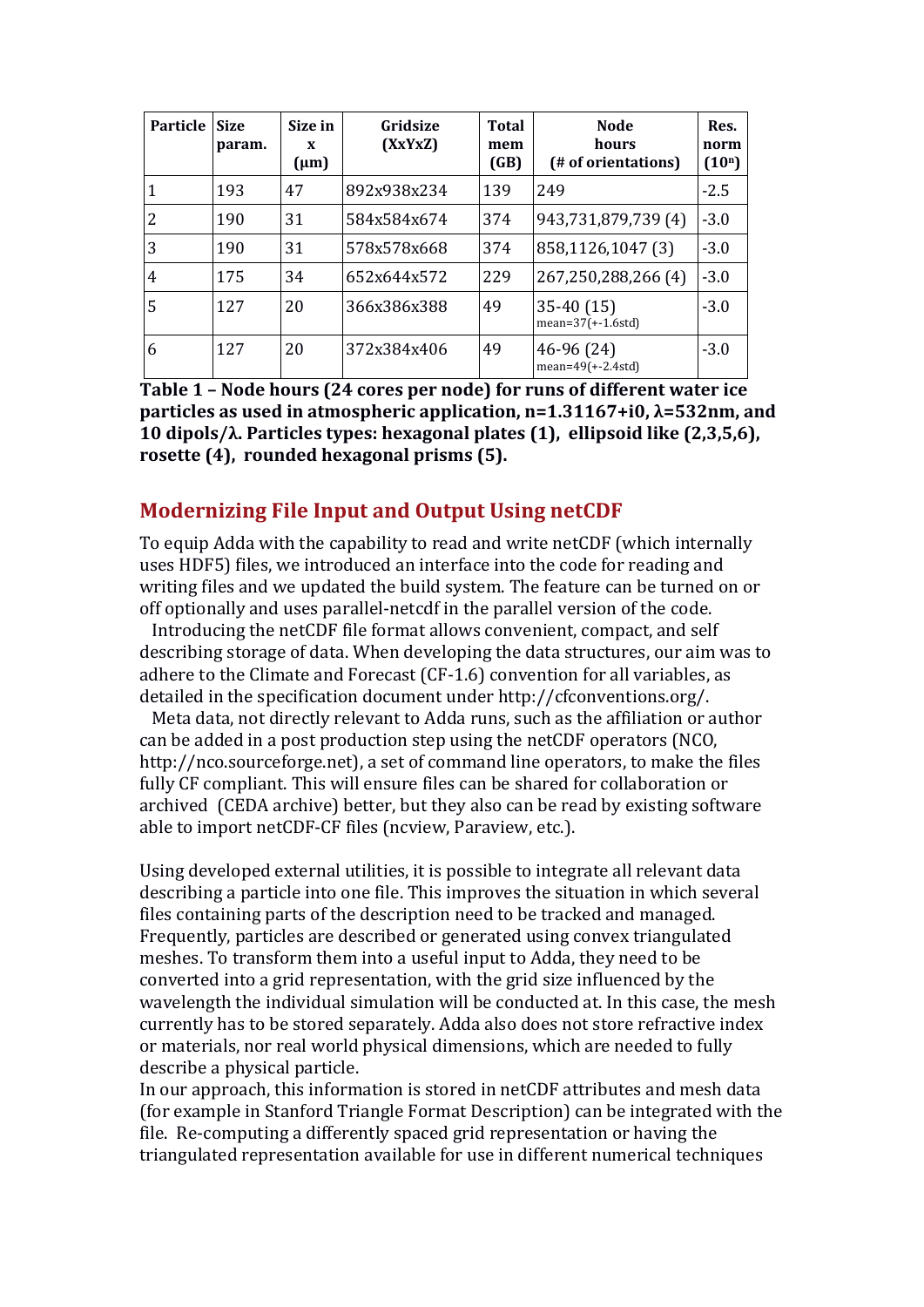requiring mesh representation, or sharing files with collaborators is made simpler.

| $grid(n^3)$ | Size $(\mu m)$ | .geom .size | .bz2, size | .nc, size    |
|-------------|----------------|-------------|------------|--------------|
| 16          | 0.8            | 15 KB       | 2.8 KB     | 9.7 KB       |
| 32          | 1.7            | 140 KB      | 23 KB      | <b>11 KB</b> |
| 64          | 3.4            | 9.8 MB      | 1.2 MB     | <b>30 KB</b> |
| 128         | 13             | 92 MB       | 9.6 MB     | 161 KB       |
| 256         | 27             | 785 MB      | 70 MB      | 664 KB       |
| 512         | 54             | $6.3$ GB    | 448 MB     | 3.8 MB       |
| 1024        | 66             | 12 GB       | 820 MB     | 5.6 MB       |
| 2000        | 106            | 53 GB       | 3.8 GB     | 19.0 MB      |

For the scatterer definitions, a substantial file reduction is achieved in comparison with the original ASCII representation (Table-2). Stand alone converter codes are provided.

**Table 2 – File sizes of scatterer definition files. Example file sizes for Adda spheres, one material domain. Real world size given for a wavelength of 532 nm using grid resolution of 10 dpl/λ.**

# **Framework Additions and Improvements**

For this part of the project a comprehensive tool to produce science runs was developed. Adda is a highly evolved and complex code with a great range of functionality and options accessible though the command line. This complexity can make it difficult for new users to get started. Additionally, some features required to science problems, such as scanning over a wavelength are not supported. Setting up parallel runs is laborious, as job submission scripts and requested resources need to be individually adapted to match the scatterer definitions. This requires good knowledge of the node configuration and the hardware. Furthermore, it is desirable to be able to set up parameter studies without too much effort, such as computing solutions for different wavelengths or computing sets of orientations, as required for atmospheric applications. The presented tool (Figure 1) uses the integrated meta data information in the new scatterer format, to devise a suitable parallel distribution of the problem and creates a job submission scripts, requesting the correct resources. Additional functionality is provided in the form of a wavelength scheme (Baran & Newman (2012)) , a wavelength linked scheme for refractive indices as used for atmospheric ice (Warren & Brandt (2008)) and sets of orientations used in the proposed "optimum cubature" (Penttilä et al. (2011)) are available.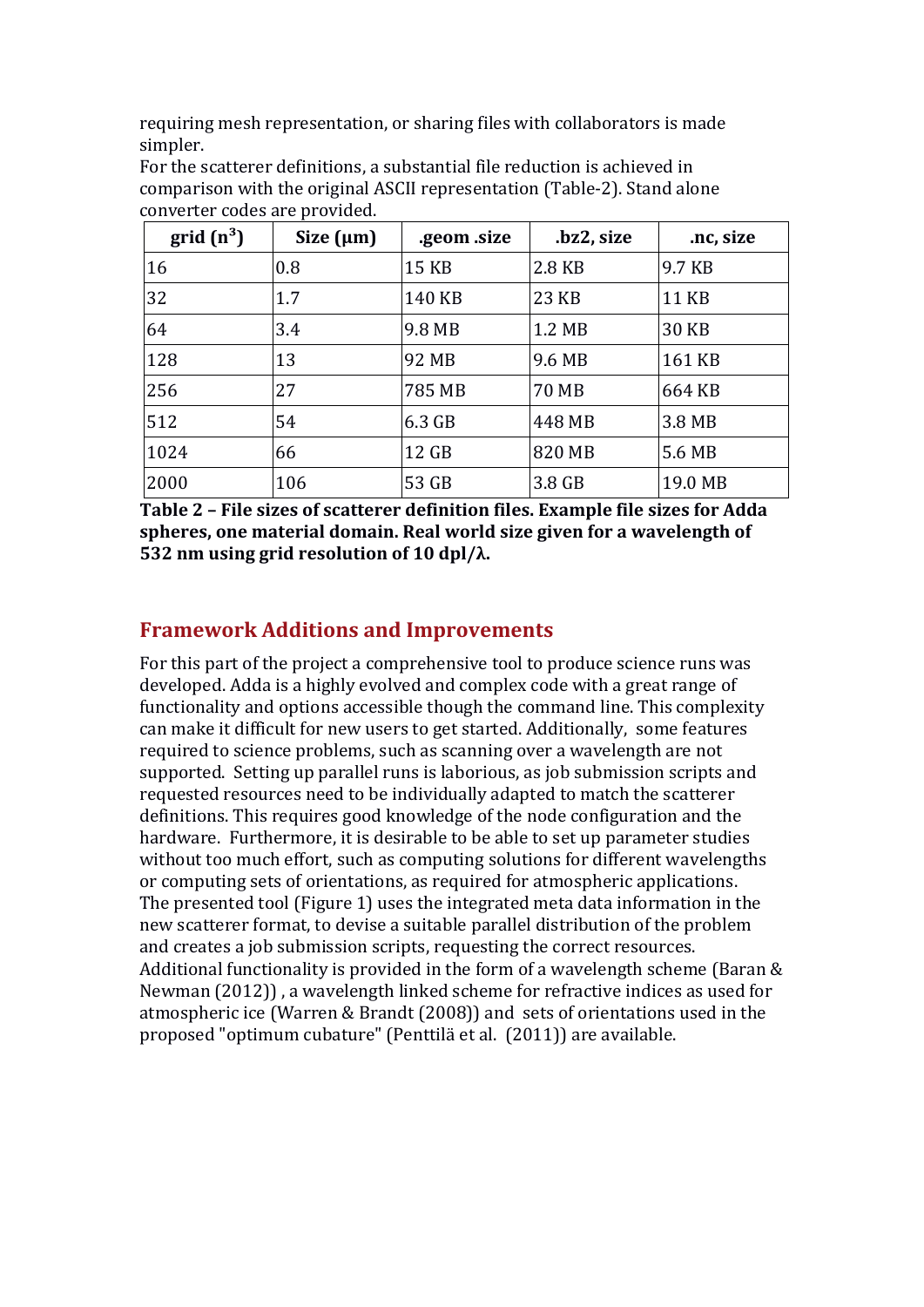| <b>File</b><br>Help                                                                                                                                                                         |                                                                                                                                                                                                                                                                                                                                                   |
|---------------------------------------------------------------------------------------------------------------------------------------------------------------------------------------------|---------------------------------------------------------------------------------------------------------------------------------------------------------------------------------------------------------------------------------------------------------------------------------------------------------------------------------------------------|
| <b>Scatterer Geomet</b><br>Wavelength<br><b>Material</b><br><b>Orientation</b><br><b>Scattered Field</b><br><b>Settings</b><br><b>Post processing</b><br><b>Target Machine</b><br>Jobscript | <b>Scatterer Geometry</b><br>Geometry file: /tmp/sphere.nc<br><br><b>Geometry file Info:</b><br>Dimensions $[x, y, z] = [16, 16, 16]$<br>Occupied dipols: 2176 (53%)<br>Number of different materials (Nmat): 1<br>Materials (optional) given in file (refractive index): $\{1.33 + i0\}$<br>Gridsize (optional): 53.2 nm<br>Adda built in shapes |
| Outputdir=<br>Orientation set to: (0,0,0)<br>maxiter set to: 50000<br>Initialized<br>eps set to: $[5]$<br>geometry file: /tmp/sphere.nc                                                     | $\overline{\phantom{a}}$<br>$\overline{\mathbf{v}}$                                                                                                                                                                                                                                                                                               |

**Figure 1 – Adda frontend. Allows configuration of science runs.**



#### **Figure 1 - Job monitor. The left panel shows Adda jobs on the currently selected remote or local machine. The right panel provides realtime information on the status of the convergence of the computation.**

We have developed a graphical client that allows to manage and supervise Adda runs. It offers a graphical interface to the online status of Adda computations, reports convergence information and offers simple job management (such as hold, resume and kill) through the interface. To avoid any security implications with the code when using the job manger with remote machines, remote access is 'outsourced' to the system Secure Shell installation. No security relevant information is stored or managed inside the code. This tools has proven to improve management of science runs as it allows to reorganize and control jobs from a single point, and avoids having to log on to remote systems to make adjustments. Problems with individual runs can also be spotted early.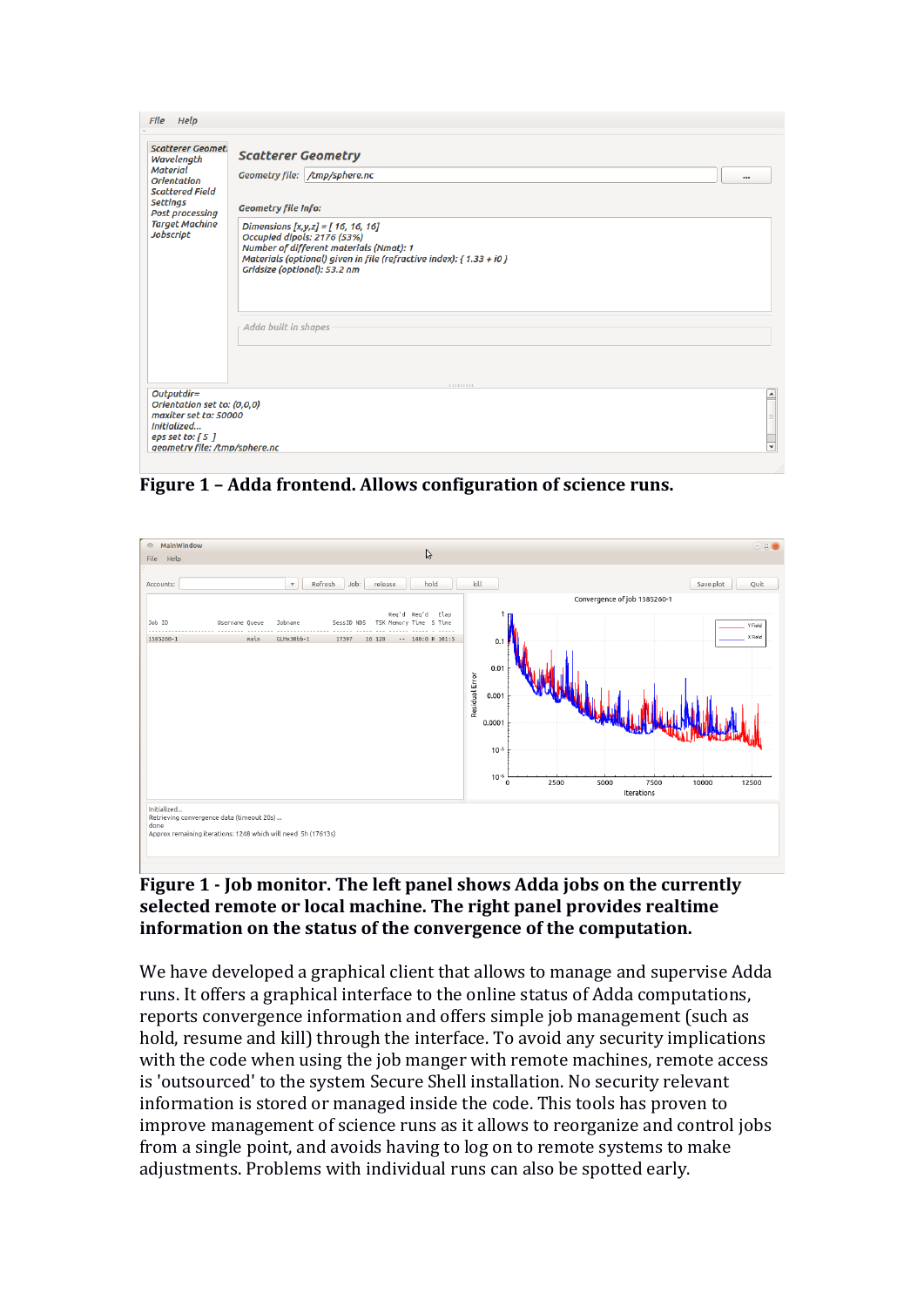## **Conclusion**

The Discrete Dipole Approximation (DDA) technique has been implemented on ARCHER and optimized for the system's specific architecture. Furthermore, various user-oriented tools have been developed to make the computations both easier and faster, by virtue of "intelligent" choice of computational parameters. Lastly, data formats were adapted to the needs and conventions used in the scientific community, particularly the atmospheric one. All these outcomes will allow faster advances in the sciences that rely on predicting the interaction of radiation with particulate matter, but especially in atmospheric science.

## **Acknowledgements**

This work was funded under the embedded CSE programme of the ARCHER UK National Supercomputing Service [\(http://www.archer.ac.uk\)](http://www.archer.ac.uk/)

### **References**

[1] E.M. Purcell and C.R. Pennypacker, "Scattering and adsorption of light by nonspherical dielectric grains," Astrophys. J. 186, 705–714 (1973) [doi:10.1086/152538].

[2] A.G. Hoekstra and P.M.A. Sloot, "New computational techniques to simulate light-scattering from arbitrary particles," Part. Part. Sys. Charact. 11, 189–193 (1994) [doi:10.1002/ppsc.19940110304].

[3] A.G. Hoekstra and P.M.A. Sloot, "Coupled dipole simulations of elastic light scattering on parallel systems," Int. J. Mod. Phys. C 6, 663–679 (1995) [doi:10.1142/S0129183195000563].

[4] A.G. Hoekstra, M.D. Grimminck, and P.M.A. Sloot, "Large scale simulations of elastic light scattering by a fast discrete dipole approximation," Int. J. Mod. Phys. C 9, 87–102 (1998) [doi:10.1142/S012918319800008X].

[5] A.G. Hoekstra, M. Frijlink, L.B.F.M. Waters, and P.M.A. Sloot, "Radiation forces in the discrete-dipole approximation," J. Opt. Soc. Am. A 18, 1944–1953 (2001) [doi:10.1364/JOSAA.18.001944].

[6] M.A. Yurkin, V.P. Maltsev, and A.G. Hoekstra, "The discrete dipole approximation for simulation of light scattering by particles much larger than the wavelength," J. Quant. Spectrosc. Radiat. Transfer 106, 546–557 (2007) [doi:10.1016/j.jqsrt.2007.01.033].

[7] R.W. Freund, "Conjugate gradient-type methods for linear systems with complex symmetrical coefficient matrices," SIAM J. Sci. Stat. Comput. 13, 425– 448 (1992) [doi:10.1137/0913023].

[8] H.A. van der Vorst and J.B.M. Melissen, "A Petrov–Galerkin type method for solving Ax=b, where A is symmetric complex," IEEE Trans. Magn. 26, 706–708 (1990) [doi:10.1109/20.106415].

[9] R. Barrett, M. Berry, T.F. Chan, J. Demmel, J. Donato, J. Dongarra, V. Eijkhout, R. Pozo, C. Romine, et al., Templates for the Solution of Linear Systems: Building Blocks for Iterative Methods, 2nd ed., SIAM (1994).